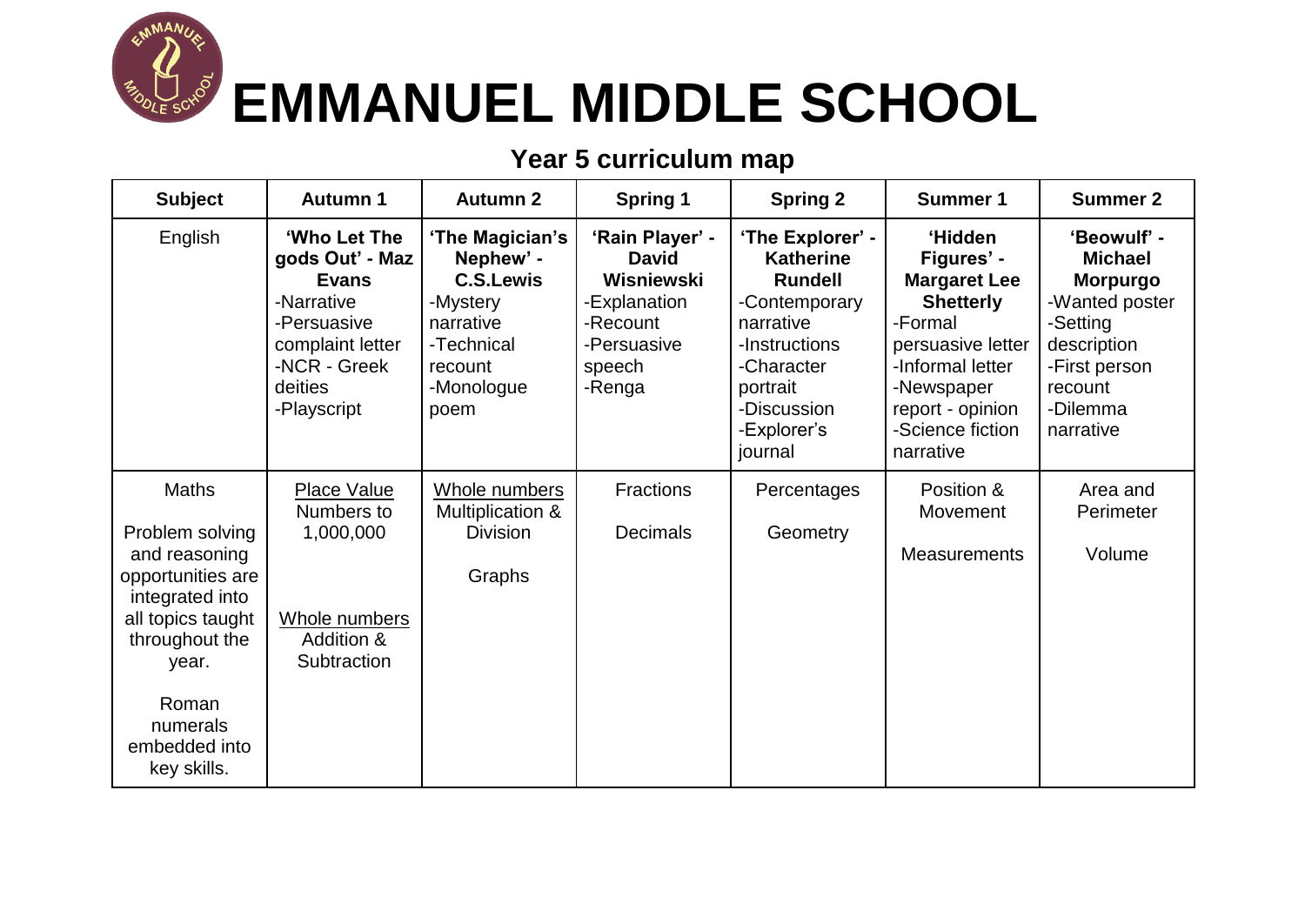

## **EMMANUEL MIDDLE SCHOOL**

| Science             | Properties and<br>changes of<br>materials                                                                                                                                                           | Property &<br>changes of<br>Materials - cont. | Living things<br>and their habitat | Forces                    | Earth and Space                                     | Animals<br>including<br>humans                      |  |
|---------------------|-----------------------------------------------------------------------------------------------------------------------------------------------------------------------------------------------------|-----------------------------------------------|------------------------------------|---------------------------|-----------------------------------------------------|-----------------------------------------------------|--|
| Art                 | Food in Art                                                                                                                                                                                         | Food in Art                                   | South American<br>Animals          | South American<br>Animals | Portraiture                                         | Portraiture                                         |  |
| Computer<br>science | Introduction to<br><b>Systems</b>                                                                                                                                                                   | Spreadsheets                                  | Lightbot and<br>Logo               | History and<br>Hardware   | Scratch                                             | Lego Spike                                          |  |
| DT                  | Product design: Fairground rides.<br>Textiles: Zero waste bag project<br>Food: Welcome to the kitchen<br>(safety, hygiene, using equipment making fruit fusion, vegetable couscous, fruit flapjack) |                                               |                                    |                           |                                                     |                                                     |  |
| French              | Me: Je me<br>présente                                                                                                                                                                               | <b>Masculine</b><br><b>Nouns</b>              | <b>Feminine Nouns</b>              | Opinions &<br>Feelings    | Complex<br><b>Sentences</b>                         | Creative &<br>Imaginative<br><b>Sentences</b>       |  |
| <b>Humanities</b>   | <b>Ancient Greece</b>                                                                                                                                                                               | Latitude and<br>Longitude                     | The Mayans                         | South America             |                                                     | The Anglo<br>Saxons                                 |  |
| <b>Music</b>        | <b>World Music -</b><br>Africa                                                                                                                                                                      | Rhythm and<br><b>Pitch Notation</b>           | <b>Keyboard Skills</b>             | The Orchestra             | 1950's Pop<br><b>Music</b>                          | Pentatonic<br><b>Scales</b>                         |  |
| <b>PE</b>           | <b>Fitness and</b><br><b>Fundamentals</b><br><b>Netball</b>                                                                                                                                         | Dance<br>Handball                             | Volleyball<br>Tag Rugby            | Dance<br><b>OAA</b>       | <b>Athletics</b><br>Rounders<br><b>Table Tennis</b> | <b>Athletics</b><br>Rounders<br><b>Table Tennis</b> |  |